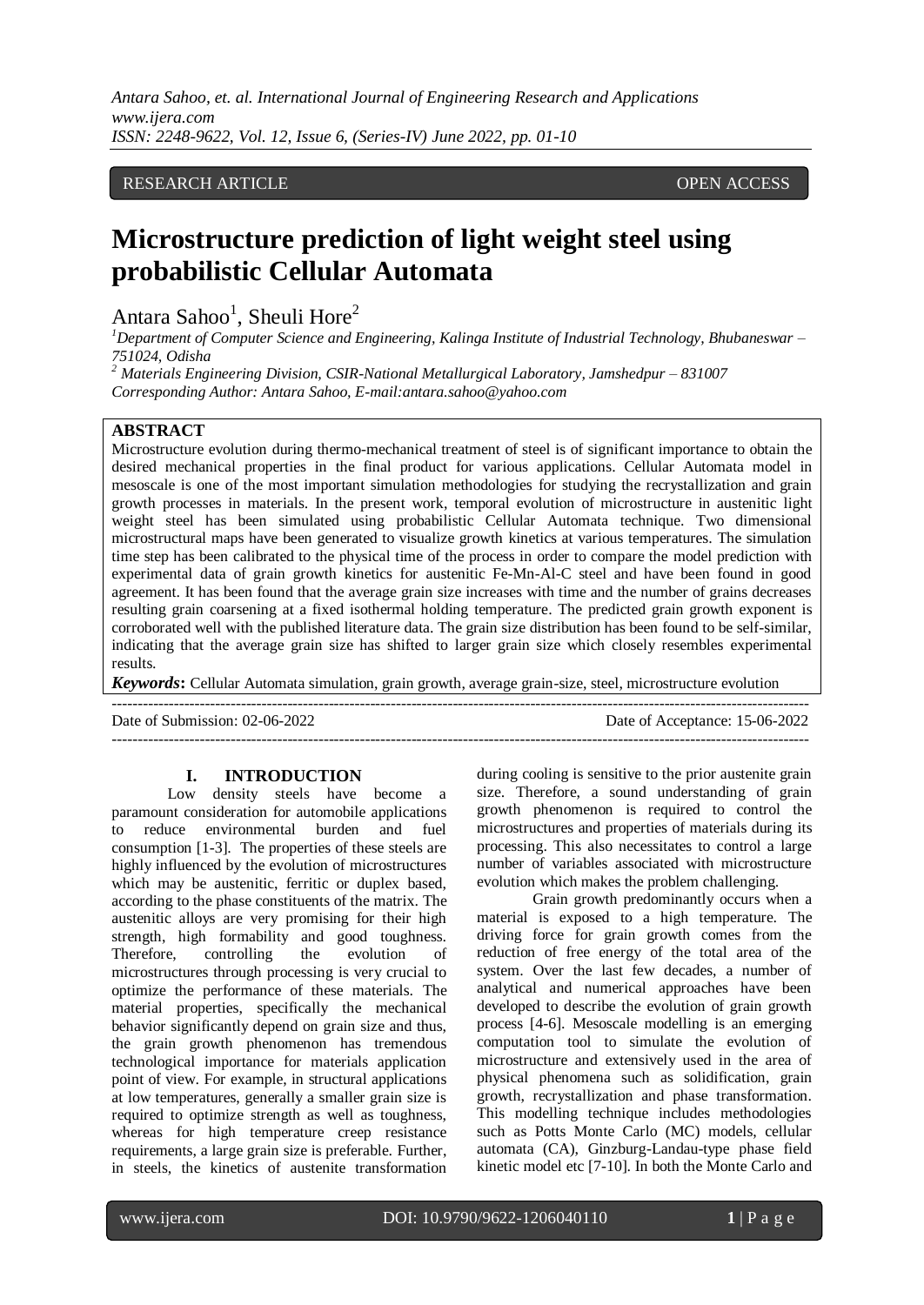Cellular Automata methods, the microstructure is discretized on a regular grid and both are successfully applied to simulate the recrystallization and grain growth processes. The Monte Carlo model is successful due to its flexibility and computational simplicity [7,9]. But, an important shortcoming of MC model is the absence of temperature dependence of average grain size as well as correspondence between Monte Carlo steps and real time. This inability makes this method inappropriate when comparing characteristics of simulated grain growth data with experimental investigation. In contrast to the MC method, the dynamics governed by the CA method are deterministic and variables like temperature are better defined [10-13]. Further, the CA method use only local rules and avoid the need to generate high quality random numbers for the simulation of microstructure evolution. In current times, the phase-field modeling is very promising for simulating various processes at the mesoscale level. The gamut of applicability of phase field method is growing rapidly because of high performance computing technique. The phase field model has been applied successfully in the areas of solidification, solid-state phase transformations, grain growth etc [14-15]. However, the computational effort involved in simulating an evolving microstructure using phase field method is time consuming.

In this investigation, a Cellular Automata modelling framework has been developed to understand the grain growth behavior of austenitic steel during annealing. The grain growth models incorporate some of the thermodynamic parameters like grain boundary energy, activation energy of grain boundary diffusion etc. These parameters are not always easily obtainable from open literature for different alloy systems. In spite of the intensive studies in the simulation of microstructure evolution, spatial and temporal evolution of complex microstructure in materials still remains a challenging problem. In cellular automata, the system evolves by applying a set of deterministic rules which depend on some of the specific variable as well as neighboring cells of a lattice system. In spite of such simplicity of CA, it shows a significant complexity in their behavior that emerges from simple rules and hence, fascinated materials researchers. In materials modelling, people often faced with very complex behavior based on physical mechanisms that cannot be modelled directly. With cellular automata, such complex behavior can be modelled with very simple rules and computations, which can yield behavior that is very similar to known materials phenomena. In traditional CA modeling, a time step is determined by the previous time step. In probabilistic CA, deterministic rules are replaced by stochastic rules that depend on randomly changing a state from one

configuration to other. Probabilistic Cellular automata have been applied successfully to simulate the evolution of grain growth in polycrystals. However, this modelling technique has no real time of physical system owing to its probabilistic nature. Therefore, difficulties arise during conversion of simulated time (CA step) to real time and thus verifying that the model correctly captures the underlying physio-chemical processes is not straight forward.

Although, CA model has been developed long ago, however, it found wide applications in the diverse areas of science and engineering in the last few decades [16-21]. The model has been used extensively to simulate mesoscopic behaviour of materials, such as solidification [18-19], grain growth, recrystallisation [10-13, 16,17], texture evolution [20] and phase transformation [21]. In particular, it was very successful in describing grain growth kinetics in polycrystalline materials. Initially, Hesselbarth et al. [10] proposed CA method to simulate recrystallization behavior in 2-dimensions. Thereafter, the method has been applied in many material behavior processes such as static and dynamic recrystallization and the influences of texture and precipitates on grain growth process. Although this methodology has been applied widely in materials science, however, some of the critical issues have not yet been taken into consideration in depth using CA technique. Except very few [22], in most of the simulations the spatial dimensions and time interval employed are not calibrated by a characteristic physical length or time scale but investigated in a generic manner and the literature information in this domain is rather scanty.

In this paper, grain growth kinetics of low density steel during annealing has been studied using Cellular Automata simulation framework. Temporal evolution of microstructure in two dimensions has been simulated at different temperatures to study the effect of temperature on grain growth kinetics. In the simulation, the anisotropy of the grain boundary energy and mobilities of grain boundaries have been incorporated in the model. The conversion of Cellular Automata step to real time is attempted based on curvature-driven grain growth mechanism and the simulation results have been calibrated to real time of the grain growth process in order to compare with the experimental data. The simulation results have been analyzed and validated in the light of experimental data obtained from literature [23].

## **1.1 THE CELLULAR AUTOMATA METHOD**

In Cellular automata, system can be divided into regular finite number of cells (square, triangular or hexagonal) where each cell may have a definite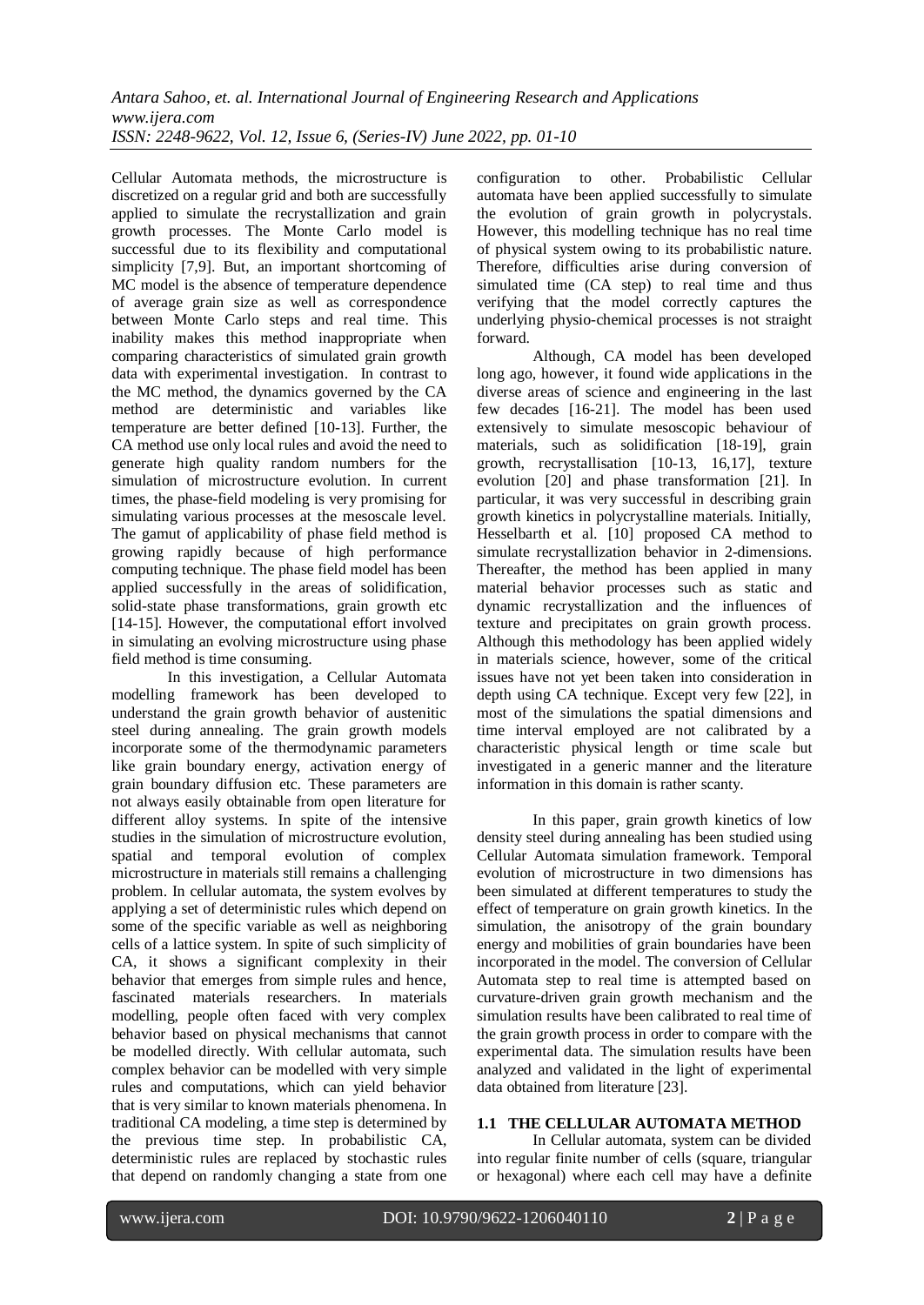*Antara Sahoo, et. al. International Journal of Engineering Research and Applications www.ijera.com*

*ISSN: 2248-9622, Vol. 12, Issue 6, (Series-IV) June 2022, pp. 01-10*

number of states. During the evolution of the system a set of homogeneous local rules are obeyed through discrete time steps which represent the dynamics of the systems. These local rules are defined so that the required governing laws are fulfilled. The updated state of each cell is determined using these states switching rules which depend on the previous configuration of the selected site as well as configuration of the neighboring sites. Fig. 1(a, b) shows a two dimensional square cellular automata grid, the neighborhood is typically defined to be the four (Von Neumann) or eight (Moore) adjacent neighboring cells [11].

In this method, the microstructure is mapped onto a discrete two dimensional square lattice system. In two dimensions, the cell neighbourhood is defined using either the Von Neumann or Moore method. To produce the initial microstructure, the orientation of lattice sites is initialized randomly by assigning an integer number,  $S_i$  between 1 and  $Q$  to each lattice site, where  $S_i$  is the number of a grain orientation and *Q* is the maximum number of possible grain  $(v)$ orientations in the system. All sites within a grain have the same orientation number  $S_i$ , and the grain boundaries are interfaces between two neighboring sites with different orientation numbers. Periodic boundary conditions are used to avoid the finite size effects. In this boundary condition, a site on the edge of the domain is connected to sites on the opposite edges. The simulation steps are as follows:

- (i) A lattice site is selected which takes the orientation of one of its neighborhood following a given transition rule.
- (ii) A cell must overcome the energy barrier, which is a function of temperature, to attain its new state. The  $(vi)$ probability (P) of successful transition of the state in a cell is given by a simple equation (Equation 1) [24]:

$$
P = \exp(-\Delta E / RT) \qquad \qquad \text{---}
$$

$$
\cdots(1)
$$

where  $\Delta E$  is the energy barrier, *T* is temperature in absolute scale and *R* is the universal gas constant.

- (iii) The transition of atoms depends on the free energy difference  $(\Delta G_A)$  of atoms as well as on the energy barrier before and after jumping.
- (iv) The energy of a cell is given by the sum of thermal energy  $(G_T)$  and grain boundary energy  $(G_B)$ . The thermal energy of the cells is assumed to follow the Maxwell–Boltzmann distribution. According to Maxwell-boltzmann statistics, the thermal energy  $\Delta G$ <sub>r</sub> can be defined as [25]:

$$
\Delta G_T = -RT \ln(RAND \quad 0)
$$

where RAND() is any random number between  $0-1$ . The grain boundary energy is given by the Hamiltonian, as represented in Equation 3:

( ) ( 1) , *i j B s s i G <sup>B</sup> G* ---------- ------(3)

where  $\Sigma(\delta_{si,sj} - 1)$  is the count of non-similar neighbour sites of the selected site. From the Read-Shockley equation (Equation 4) the grain boundary energies are calculated.

$$
G_B(\theta) = G_0 \sin \theta [1 - \log(\sin \theta)]
$$
  
................. (4)

where,  $G_B(\theta)$  is the boundary energy as a function of the misorientation angle,  $\theta$ , the  $G_0$  is the maximum grain-boundary energy seen at a high angle. The misorientation angle is calculated based on Equation 5:

$$
\theta = \frac{\pi}{2} * \left( \frac{\Delta Q}{Q} \right) \qquad \qquad \text{---}
$$
 (5)

where  $\Delta Q$  is the difference between the orientation numbers of two adjacent grains.

In the CA model [24], the energies are compared directly. If the thermal energy is greater than the difference between the activation free energy and the total boundary energy of the cell then the grain boundary moves.

$$
G_T > G_A - \Sigma G_B^i
$$

------- (6)

Equation 6 represents the transition rule. If Equation 6 is satisfied, the boundary passes through the cell and the selected site is replaced with the random neighbour site.

The unit of time is defined as one Cellular Automata Steps (CAS) per site, which corresponds to *N* reorientation attempts where *N* is the total number of sites.

#### 1.2 SIMULATION METHODOLOGY

--------------(7)

------------(8)

The microstructure of polycrystalline material consists of grains of different sizes and is depicted by an average grain size and a grain size distribution. The average grain size under normal isothermal grain growth conditions obeys power law growth kinetics of the form [23]:

$$
d^m - d_0^m = kt
$$

where  $d$  and  $d_0$  are the final and initial average grain size, respectively, *m* is the growth exponent and depends on many parameters including alloy composition and annealing temperature, *t* is the annealing time and  $k$  is a constant which exhibits Arrhenius temperature dependence. In the case of *d*   $\gg d_0$ , the kinetics is reduced to

$$
d=kt^n
$$

l

------ (2)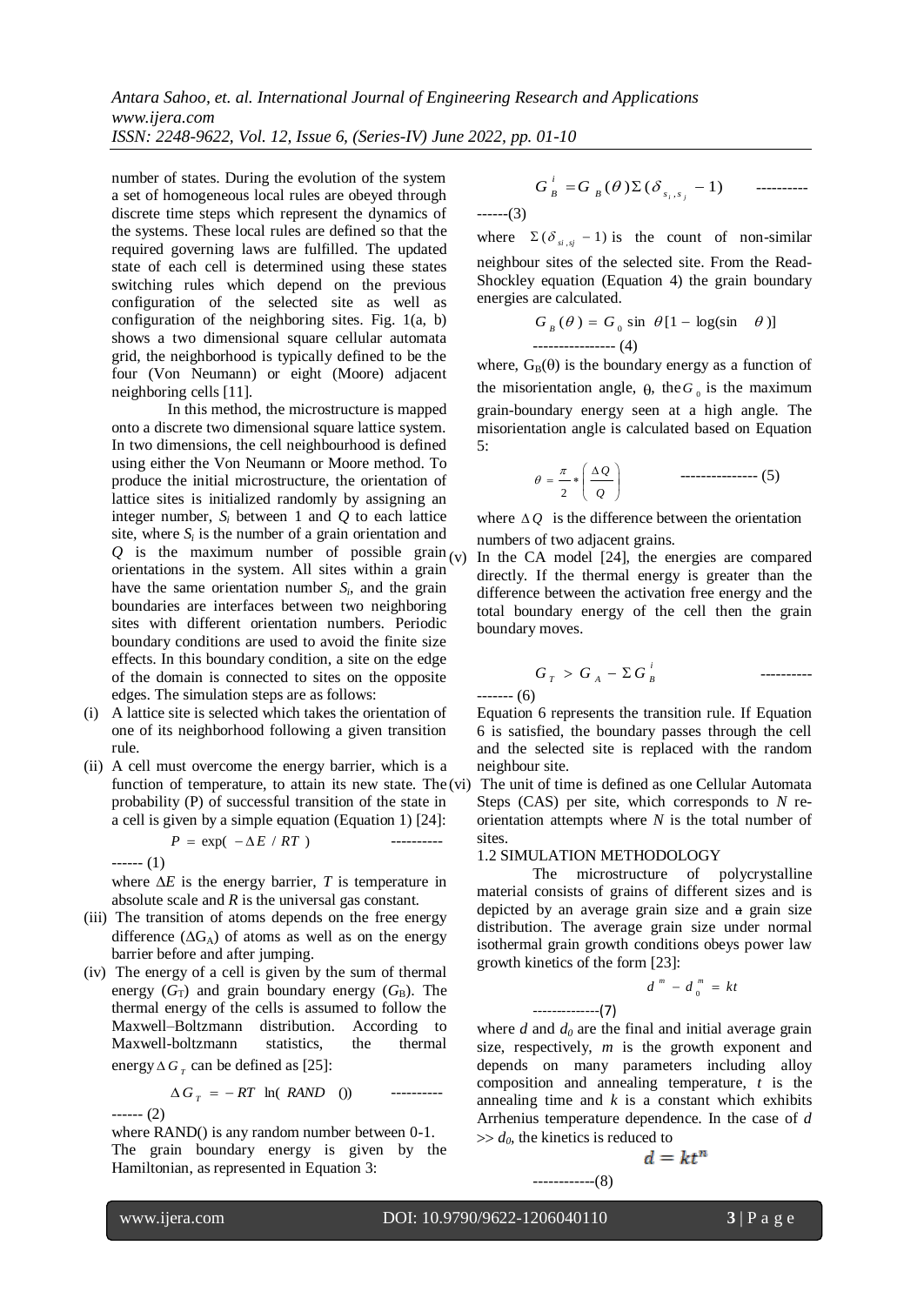----------

where the grain growth exponent, n, is equal to  $1/m$ .

To obtain one-to-one correspondence between CA technique and real parameters of grain size and time, it has been assumed that the real grain size is related to the CA grain size as

--------------(9)

where  $d_R$  is the real grain size,  $d_{CA}$  is the simulated grain size, and the constant,  $k_1$  is a scaling factor. The relationship between real time and CAS is defined  $[26]$  as

$$
CAS = k_2 t
$$

 $---(10)$ 

The quantity,  $k_2$ , in the Equation 10 represents temperature-dependent boundary mobility given by

$$
k_2 = k_0 \exp\left(\frac{-Q_A}{RT}\right)
$$
  
.................(11)

where  $k_0$  is the pre-exponential factor,  $Q_A$  is the grain growth activation energy, T is the temperature on absolute scale, and R is the universal gas constant.

In the present work, the Cellular Automata technique has been used to simulate the grain growth kinetics in austenitic steel (Fe-30.8Mn-9.2Al-0.7Si-1.0C-0.5Mo, wt%) under isothermal conditions. In this simulation, the initial grain structure was generated randomly using a 2-D square lattice system of size  $200\times200$  with grid size of 2 µm. In order to avoid frequent impingement of grain of similar orientation, a large value has been assigned to  $Q(Q=$ 256) [12]. The value of activation energy has been taken as 467 kJ/mol [23], which is the activation energy for grain growth in the lightweight steel considered in this paper. In this simulation, average grain size has been computed over a time range, which is fixed at 1800 s. In order to verify the predictive capability of the present model and to validate the simulation results with experimental data, the Celllular Automata Steps have been calculated using Equation 10 and the CA simulation were run for predetermined CAS for different temperatures and the corresponding grain size have been considered. The mobility values for the steel at varying annealing temperatures have been obtained from literature and are shown in Table 1 [23]. The atomic mobility values can be calculated from the change in grain diameter squared [26]. Table 2 lists the values of the parameters used in the developed code used to implement the grain growth model based on CA algorithm.

## **II. RESULTS AND DISCUSSION**

In the present work, input parameters are initialized on the basis of experimental data to define the starting microstructure (Table II). The average grain size as a function of CAS for different values of *Q* is shown in Fig.2. It may be observed that grain size variation shows a dependence on *Q* values of 4, 8 and 16. However, for higher *Q* values ( $Q \ge 32$ ) this dependence sharply diminishes as *Q* value increases. The low Q configurations consist of irregular and asymmetric grains and the irregularity is enhanced with reduced Q values. On the other hand, the grains in the high Q configurations are considerably compact and equiaxed. These predictions and their trend are validated and are in agreement with the data published in literature [12]. Fig. 3 depicts the variation of number of grains as a function of CAS which shows that grain numbers in the simulation system reduced progressively. This is in accordance with the published literature [25].

In Figures 4 and 5 the computed microstructural evolution maps are shown at different CAS considering both Von Neumann and Moore neighborhood for different temperatures, 400 °C and 600°C, respectively. In these maps, multiple colours represent various crystallographic orientation of the lattice. Temporal evolution of grain growth has been clearly elucidated in Figures 4 and 5 as a function Cellular Automata time. It has been found that Moore neighborhood consideration gives better resolution, kinetics of grain growth remaining the same. Hence, throughout the simulation we have considered Moore neighborhood. Coarsening of large grains by absorption of small grains can be observed during the grain growth process with the advancement of CA time. It has been observed by experimentally that the distribution of grain size on normalizing by average grain size remains more or less constant during the growth phenomenon. This definitely implies that during the process some grains grow, while others shrink, the grain ensemble remains self-similar.

Fig. 6 shows the grain size distribution at temperature 600 °C for different CAS. The result indicates the time invariance of the grain size distribution when plotted as a function of the normalized grain size, which is in agreement with the published literature [23]. Fig. 7 shows temporal evolution of grain size as a function of CAS over the temperature range 1000, 1050 and 1075°C. The simulation has been run for duration up to 1800 s and the corresponding CAS has been computed using Equation 10. The data represented in the figure is the average value of at least five simulation runs. The relationship of CAS and real time depends on number of factors such as grain growth activation energy and temperature. It may be observed (Fig. 7) that the evolution process follows power law growth kinetics [12] and grain growth is faster at elevated temperatures. The grain size of the product phase also depends on the relative rates of nucleation and growth. The value of grain growth exponent (*n)* has been extracted from the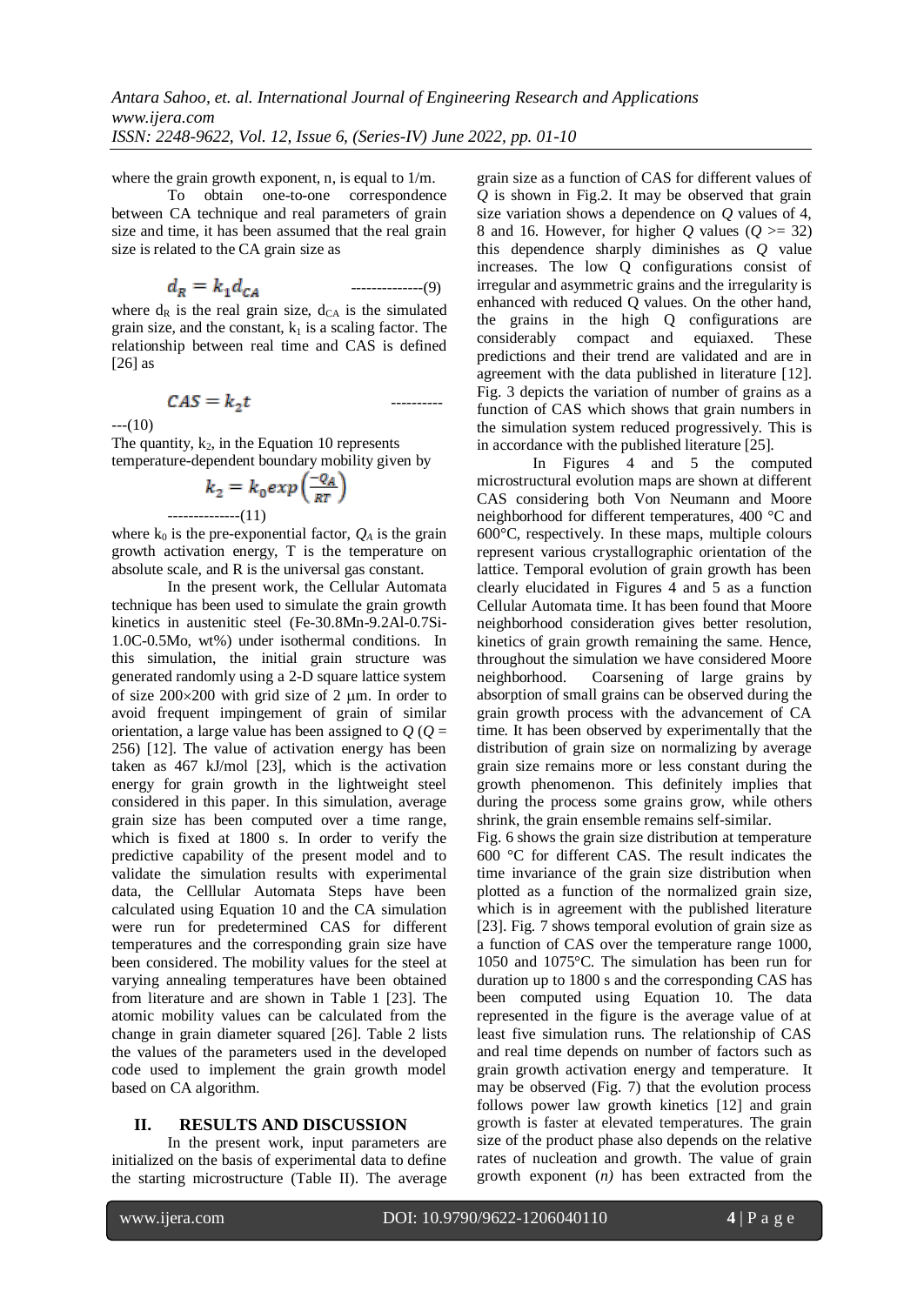slope of the plot of logarithm of grain size versus Cellular Automata time and obtained as 0.367, 0.394 and 0.390, respectively (refer Fig. 7). Fig. 8 shows temporal evolution of grain size as a function of CAS at different temperatures, namely, 900, 950, 975, 1000, 1050 and 1075 °C. The plot is obtained based on Equation 8 after estimating the values for 'n' and 'k'. Hillert [26] predicted the value of *n* to be 0.5 using an analytical model for pure metals. The present CA simulation estimated the value of *n* in the range 0.37-0.41 over the temperature range of 900 – 1075 °C, which is in agreement with the Hillert model.

Fig. 9 shows the variation of average grain size as a function of temperature. For comparison purpose, the experimental data obtained from literature is also included in the figure superimposed on it. The solid line represents the best fit to the simulated data and the broken line represents the best fit to the experimental data. To verify the predictive capability of the present model, all the pertinent parameters used in the simulation has been kept similar to the experimental data and shown in Table 1. Fig. 9 clearly demonstrates that present Cellular Automata computations are in good agreement with the experimental data for austenitic steel. Fig. 10 depicts variation of grain growth exponent as a function of temperature, which is nearly constant with respect to the temperature. The model constant k as a function of temperature has been shown in Fig. 11. It may be observed that k increases with the increase in temperature, which is consistent with respect to Arrhenius temperature dependence functionality.

# **III. CONCLUSIONS**

The temporal evolution of grain growth has been simulated using Cellular Automata method. Two dimensional microstructural maps have been generated to visualize the growth kinetics at various temperature levels which captures the grain coarsening phenomena. The average grain size variation with CAS for different values of grain orientation (*Q*-value) has been found to be less sensitive to higher  $Q$ -values ( $>$ = 32). However, the average grain size variation shows a dependence on lower *Q*-values. The average grain size variation as a function of CAS has been computed. It has been found that grain size increases with the increase in temperatures and steady state grain size distribution is self-similar and follows log-normal distribution. The grain growth exponent '*n*' has been determined by constructing a graph of the logarithm of average grain size against time for each temperature and have been found as 0.4±0.04, which is in reasonable agreement with the literature data. It has been found that grain size increases at elevated temperature.

Understanding the evolution of microstructure as well as grain size distribution and morphology of microstructure during annealing is very important. The grain size obtained using CA simulation has been validated with the experimental data for light weight steel and has been found in good agreement.

# Acknowledgement

The authors acknowledge Director, CSIR-National Metallurgical Laboratory for his permission to publish this paper.

Conflict of interest

The authors declare that they no conflict of interest.

# **REFERENCES**

- [1]. L. Bartlett and D. Van Aken, High Manganese and Aluminum Steels for the Military and Transportation Industry, Journal of Metals, 66, 2014, 1770–1784.
- [2]. D.M. Field and D.C. Van Aken, Nanocrystalline Advanced High Strength Steel Produced by Cold Rolling and Annealing, Metallurgical and Materials Transactions A, 47, 2016, 1912–1917.
- [3]. D.M. Field, J. Qing and D.C. Van Aken, Chemistry and Properties of Medium-Mn Two-Stage TRIP steels, Metallurgical and Materials Transactions A, 49, 2018, 4615– 4632.
- [4]. F.J. Humphreys, A Unified Theory of Recovery, Recrystallization and Grain Growth, Based on the Stability and Growth of Cellular Mcrostructures –I. The Basic Model, Acta Metallurgica et Materialia, 45(10), 1997, 4231- 4240.
- [5]. W. Fayad, C.V. Thompson and H.J. Frost, Steady-state Grain Size Distributions Resulting from Grain Growth in Two Dimensions, Scripta Metallurgica et Materialia, 40(10), 1999, 1199–1204.
- [6]. N. Maazi, Modelling of the Neighborhood Topological Effect on Grain Growth in Presence of Particles Pinning, Materials Science and Engineering A, 528(15), 2011, 4994-5001.
- [7]. M.P. Anderson, D.J. Srolovitz, G.S. Grest and P.S. Sahni, Computer Simulation of Grain Growth –I Kinetics, Acta Metallurgica et Materialia, 32 (5), 1984, 783-791.
- [8]. P Rajendra and K P Phaneesh, The Monte Carlo Simulation of Grain Growth in Polycrystalline Material using Potts Q-state Model-a perspective, AIP Conference Proceedings, 2162, 2019, 020005-4 .
- [9]. Y. Saito and M. Enomoto, Monte Carlo Simulation of Grain Growth, The Iron and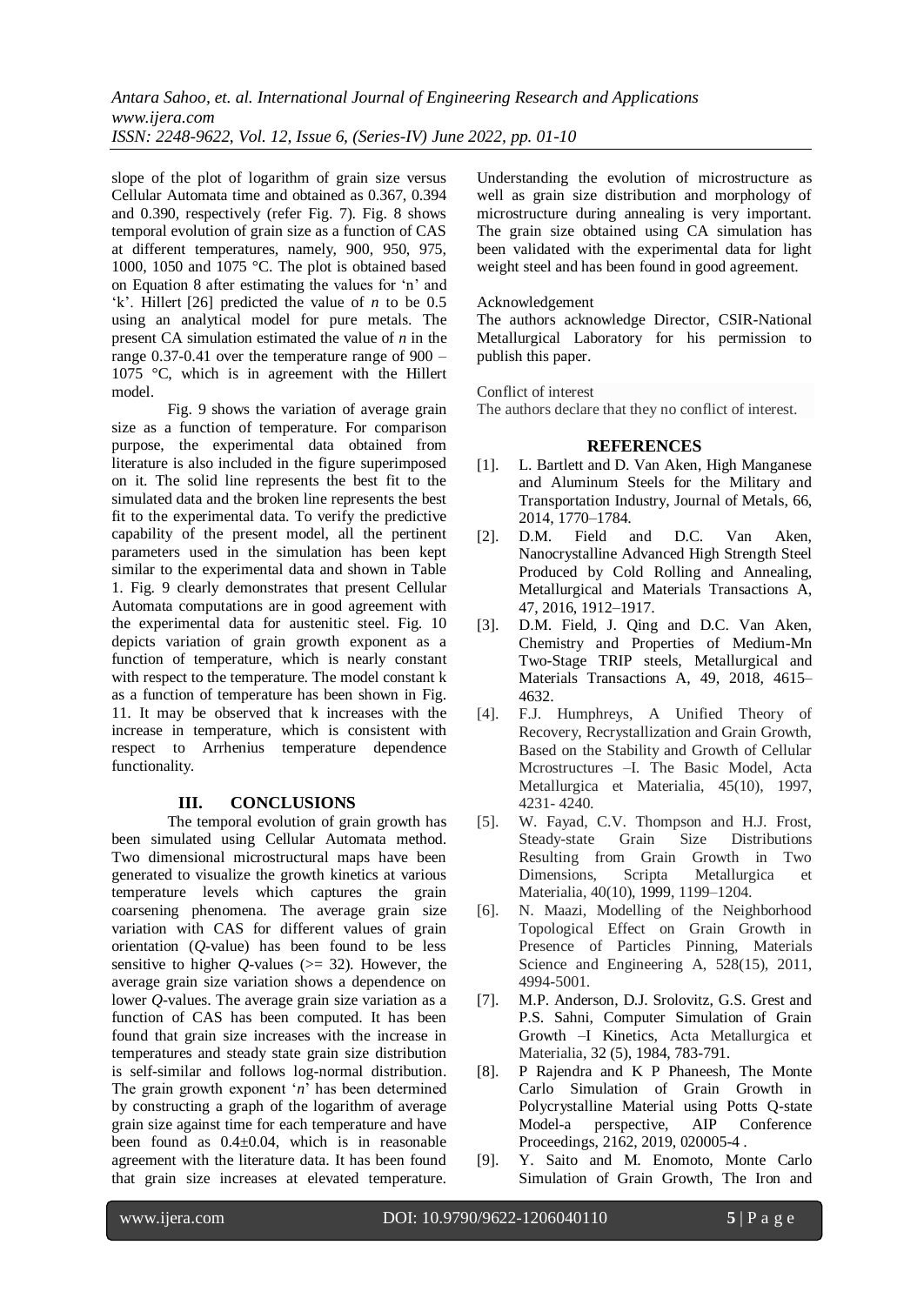Steel Institute of Japan International, 32(3), 1992, 267-274.

- [10]. H.W. Hesselbarth and I.R. Gobel,, Simulation of Recrystallization by Cellular Automata, Acta Metallurgica et Materialia, 39(9), 1991, 2135-2143.
- [11]. C. Davies, The Effect of Neighborhood on the Kinetics of a Cellular Automaton Recrystallization Model, Scripta Metallurgica et Materialia, 33, 1995, 1139-1143.
- [12]. J. Gieger, A. Roosz and P. Barkoczy, Simulation of Grain Coarsening in Two Dimensions by Cellular-Automaton, Acta Metallurgica et Materialia, 49 (4), 2001, 623- 629.
- [13]. H. Hallberg, M. Wallin, and M. Ristinmaa, Modelling of Continuous Dynamic Recrystallization in Pure Cu Using a Probabilistic Cellular Automaton, Computational Materials Science, 49, 2010, 25-34.
- [14]. W.J. Boettinger, J.A. Warren, C. Beckermann and A. Karma, Phase-field simulation of solidification, Annual Review Materials Research, 23, 2002, 163–194.
- [15]. L.-Q. Chen, Phase-field Models for Microstructure Evolution, Ann. Rev. Mater. Res*.,* 32, 2002*,* 113–140.
- [16]. L. Madej, M. Sitko, K. Randwanski, R. Kuziak, Validation and Predictions of Coupled Finite Element and Cellular Automata Model: Influence of The Degree of Deformation on Static Recrystallization Kinetics Case Study, Materials Chemistry and Physics, 179, 2016, 282-294.
- [17]. M. Sitko, M. Pietrzak, L. Madej, Time and Length Scale Issues in Numerical Modelling of Dynamic Recrystallization Based on the Multi Space Cellular Automata Method, Journal of Computer Science, 16, 2016, 98- 113.
- [18]. Gildas Guillemot, Charles-André Gandin and Hervé Combeau, Modeling of

Macrosegregation and Solidification Grain Structures with a Coupled Cellular Automaton—Finite Element Model, The Iron and Steel Institute of Japan International, 46(6), 2006, 880–895.

- [19]. C. Gu , Y. Lu, C.D. Ridgeway, E. Cinkilic and A.A. Luo, Three-dimensional Cellular Automaton Simulation of Coupled Hydrogen Porosity and Microstructure During Solidification of Ternary Aluminum Alloys, Scientific Reports, 9, 2019, article no. 13099.
- [20]. D.K. Kim, K.H. Jung, H.W. Lee, and Y.T. Im, Cellular Automata Simulation of Textural Evolution During Primary Static Recrystallization of IF Steel, Materials Science Forum, 702-703, 2012, 615-618.
- [21]. C. Zheng and D. Raabe, Interaction Between Recrystallization and Phase Transformationduring Intercritical Annealing in a Cold-rolled Dual-phase Steel: A Cellular Automaton Model, Acta Metallurgica et Materialia, 61(14), 2013, 5504–5517.
- [22]. R.J. Contieri, M. Zanotello, and R. Caram, Simulation of CP-Ti Recrystallization and Grain Growth by a Cellular Automata Algorithm: Simulated Versus Experimental Results, Mater. Res. 20(3), 2017, 688-701.
- [23]. D.M. Field, K.R. Limmer and B.C. Hornbuckle, On the Grain Growth Kinetics of a Low Density Steel, Metals, 9, 2019, 997.
- [24]. W.Wang, J. Chen and P Guo, Simulation of normal grain growth based on Cellular-Automaton and Monte Carlo algorithm, Proceedings, ICMIT 2005: Merchatronics, MEMS, and Smart Materials, 2005, Chongqing, China, 2006, p 604021.
- [25]. F.M. Almohaisen and M.F. Abbod, Grain Growth Simulation Using Cellular Automata, Advanced Mater. Research, 2010, *89-91, p 17- 22.*
- [26]. M. Hillert, On the Theory of Normal and Abnormal Grain Growth, Acta Metallurgica et Materialia, 1965, 13(3), 227-238.

| <b>Annealing Temperature</b> | Mobility( $\mu m^4$ / J.hr) |
|------------------------------|-----------------------------|
| 1173 K (900°C)               | $0.194x10^2$                |
| 1223 K (950°C)               | $0.350x10^3$                |
| 1248 K (975°C)               | $1.95x10^{3}$               |
| 1273 K $(1000^{\circ}C)$     | $5.63 \times 10^{3}$        |
| 1323 K (1050°C)              | $8.01x10^{3}$               |
| 1348 K (1075°C)              | $10.9x10^{3}$               |

**Table 1:** Mobility values for the lightweight steel at varying annealing temperatures.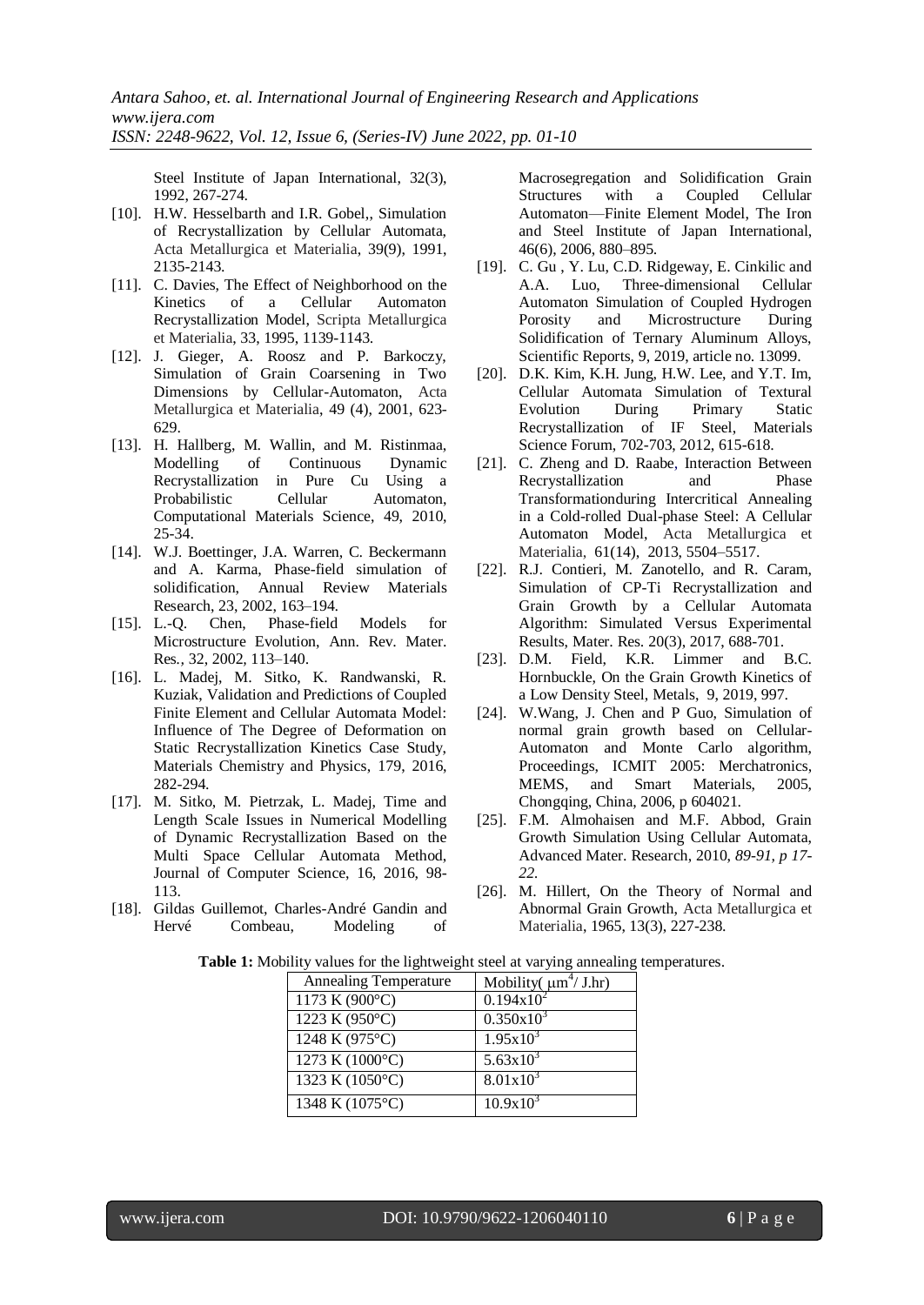| Table 2: Input parameters for simulation [23] |               |
|-----------------------------------------------|---------------|
| Parameters                                    | Values        |
| $G_A = Q_A$                                   | $467$ kJ/mol  |
| $G_0$                                         | 25 kJ/mol     |
|                                               | 256           |
| R                                             | 8.314 J/mol.K |



Figure 1: Two types of neighborhood (a) Von Neumann, (b) Moore neighborhood in CA



Figure 2: Average grain size as a function of CAS for different values of Q at 600°C



Figure 3: Number of grains as a function of CAS at 600 °C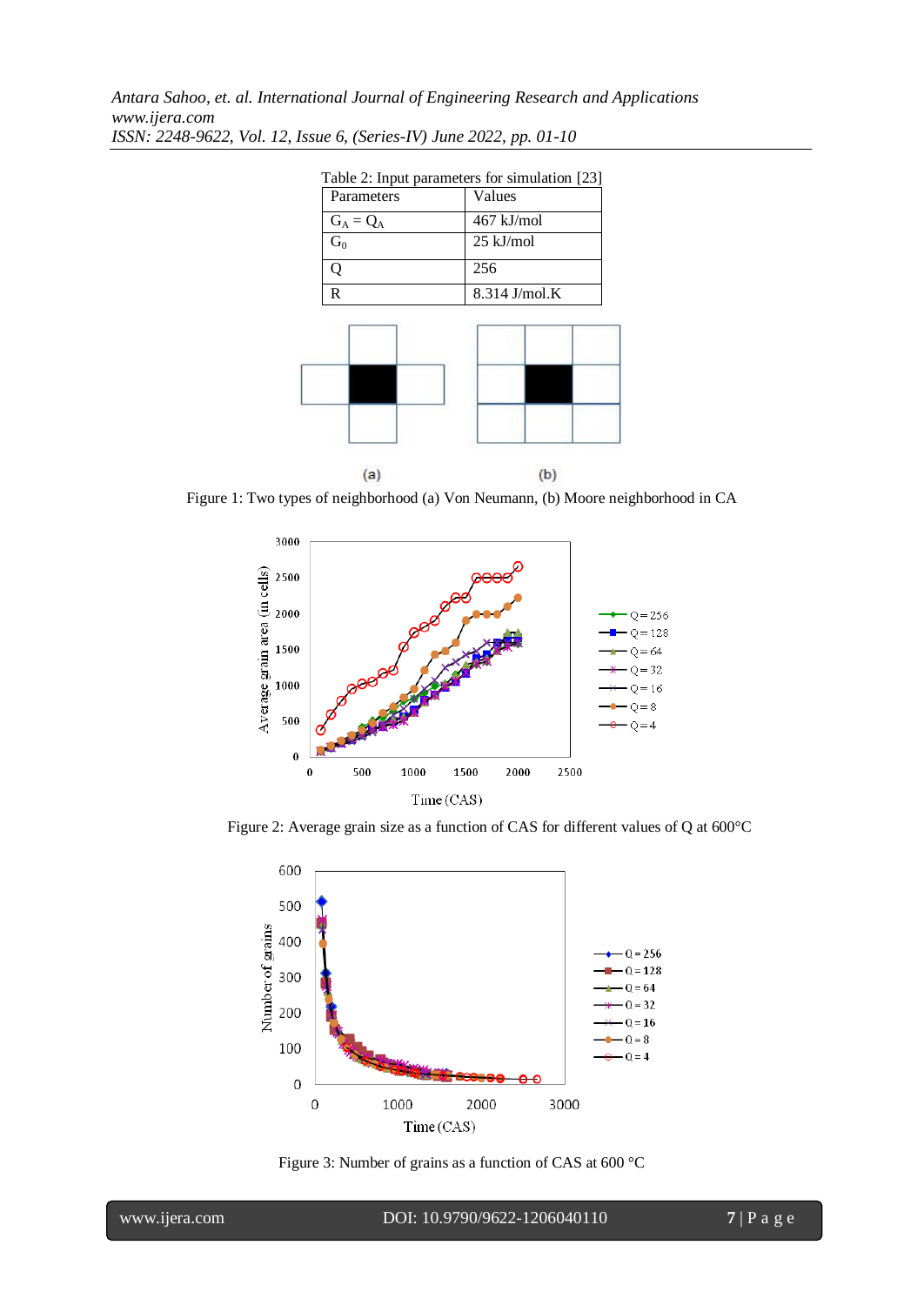

Figure 4: Temporal evolution of microstructure for  $200\times200$  square lattice at temperature 400 °C for different CAS (Von Neumann neighborhood)



 $T = 600 °C$ , CAS = 1000 Figure 5: Temporal evolution of microstructure for  $200 \times 200$  square lattice at temperature 600 °C for different CAS (Moore neighborhood)



Figure 6: Grain size distribution at temperature 600 °C for different CAS on 200×200 square lattice.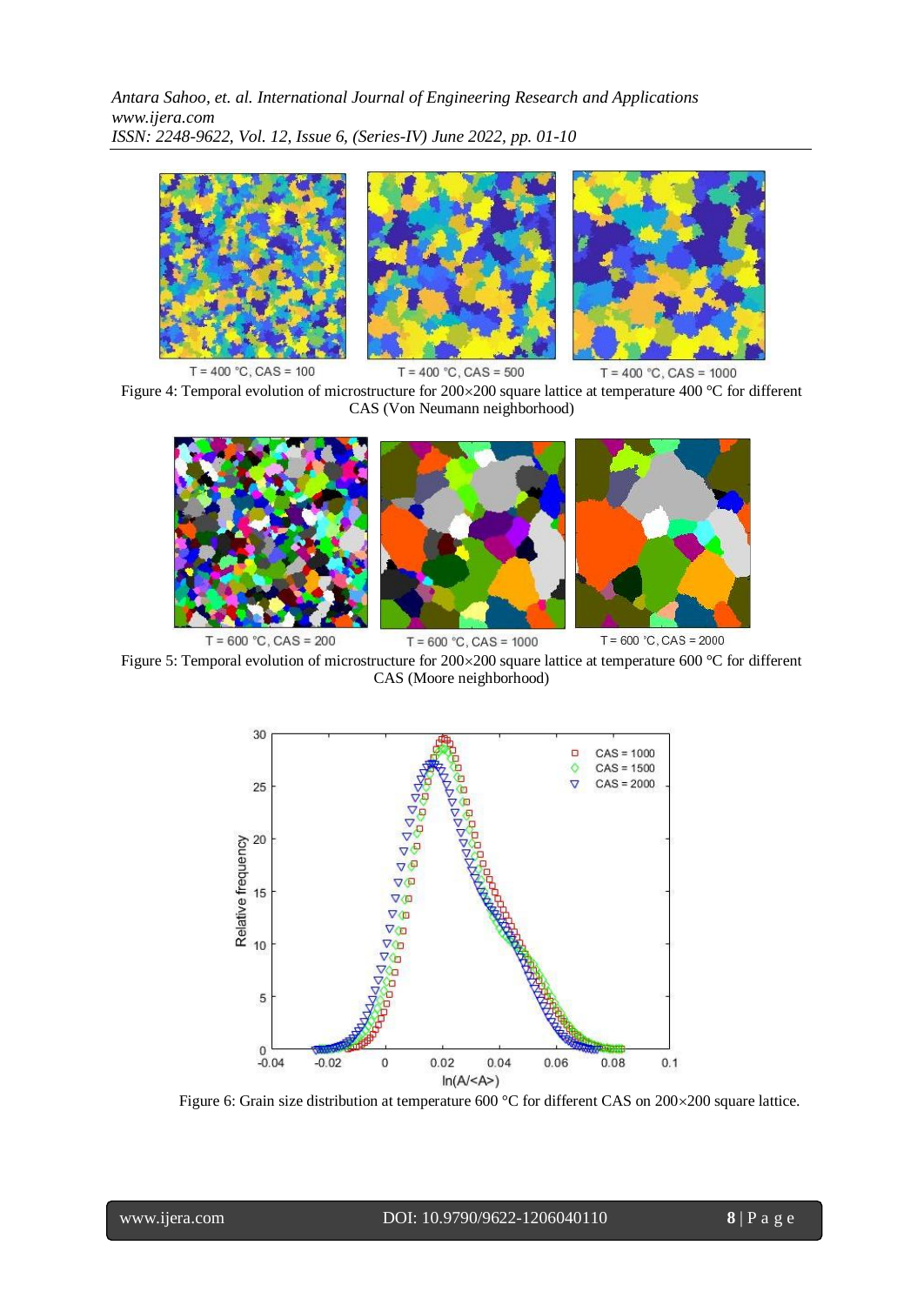

Figure7: Average grain size as a function of CAS for different temperatures



Figure 8: Average grain size as a function of CAS for different temperatures